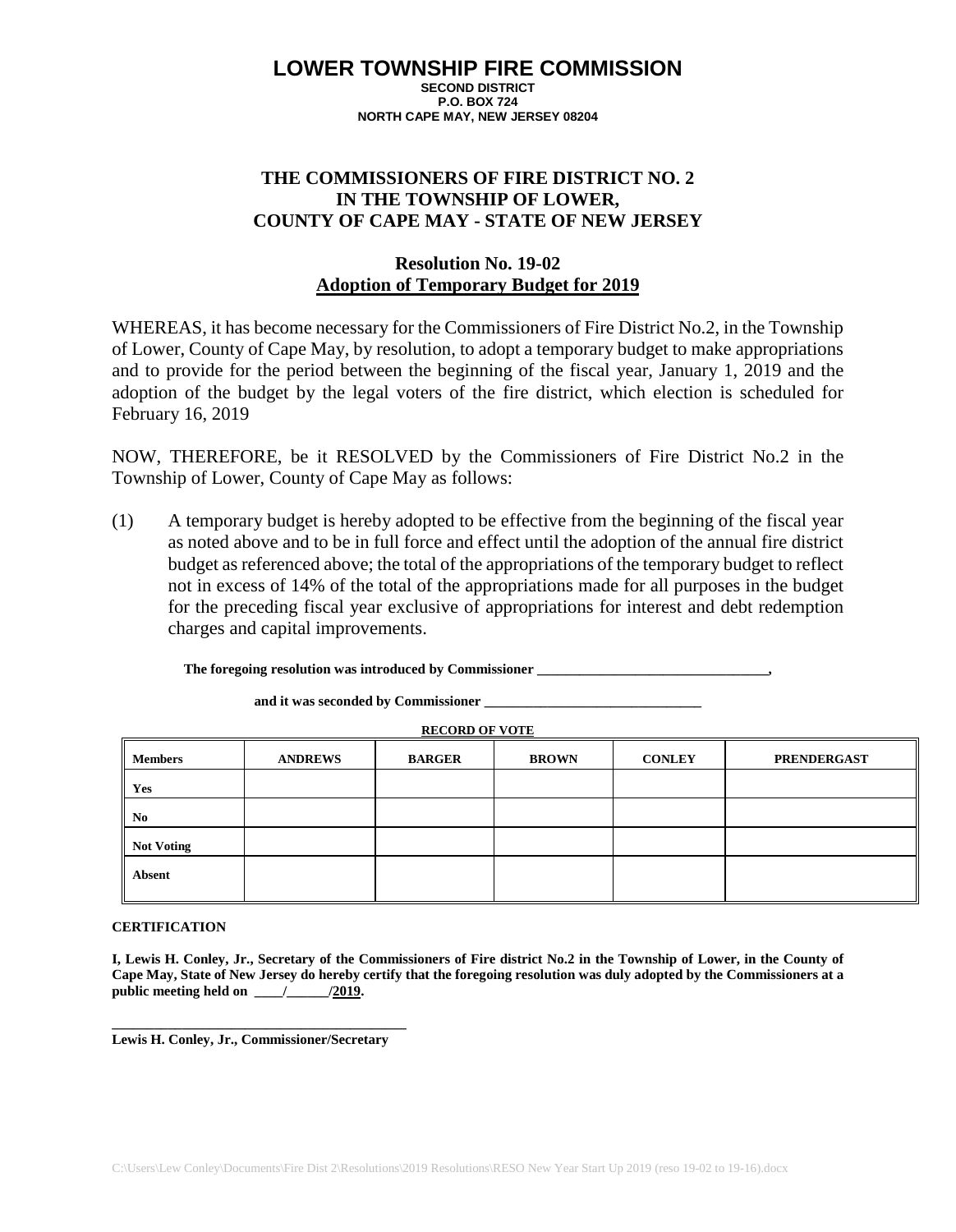## THE COMMISSIONERS OF FIRE DISTRICT NO.2 IN THE TOWNSHIP OF LOWER, COUNTY OF CAPE MAY RESOLUTION NO. 19-03 AUTHORIZING AIRPOWER INTERNATIONAL, INC TO PROVIDE NORMAL SERVICE LABOR AND PREVENTATIVE MAINTENANCE SERVICE FOR THE BREATHING AIR SYSTEM

WHEREAS, The Commissioners of Fire District No. 2, in the Township of Lower, County of Cape May, need to have maintained it's breathing air compressor system.

WHEREAS, said Commissioners, have received a proposal from Airpower International, Inc. 7300 Industrial Center, Building #10, Route 130 North, Pennsauken, New Jersey 08110 to provide said service as detailed in their proposal letter.

WHEREAS, the Local Public Contracts Law, N.J.S.A. 40A:11-1 *et seq.*, provides that a governing body may award a contract without public advertising for competitive bidding where the nature of said contract is in the form of a professional service; and,

WHEREAS, the subject resolution providing for the awarding of a contract relative to professional services and the notice of the award of contract shall be available for public inspection; and,

WHEREAS, the Local Public Contract Law, N.J.S.A. 40A:11-5(1) (a) (i), provides that a notice of the award of said contract shall be published in a newspaper, said advertisement stating the nature, duration and amount of the contract.

NOW, THEREFORE, be it resolved by the Commissioners of Fire District No. 2, in the Township of Lower, County of Cape May that said Proposal of Airpower International, Inc. be and the same is hereby approved and the appropriate officers of the Commission are hereby authorized to sign documents memorializing this action.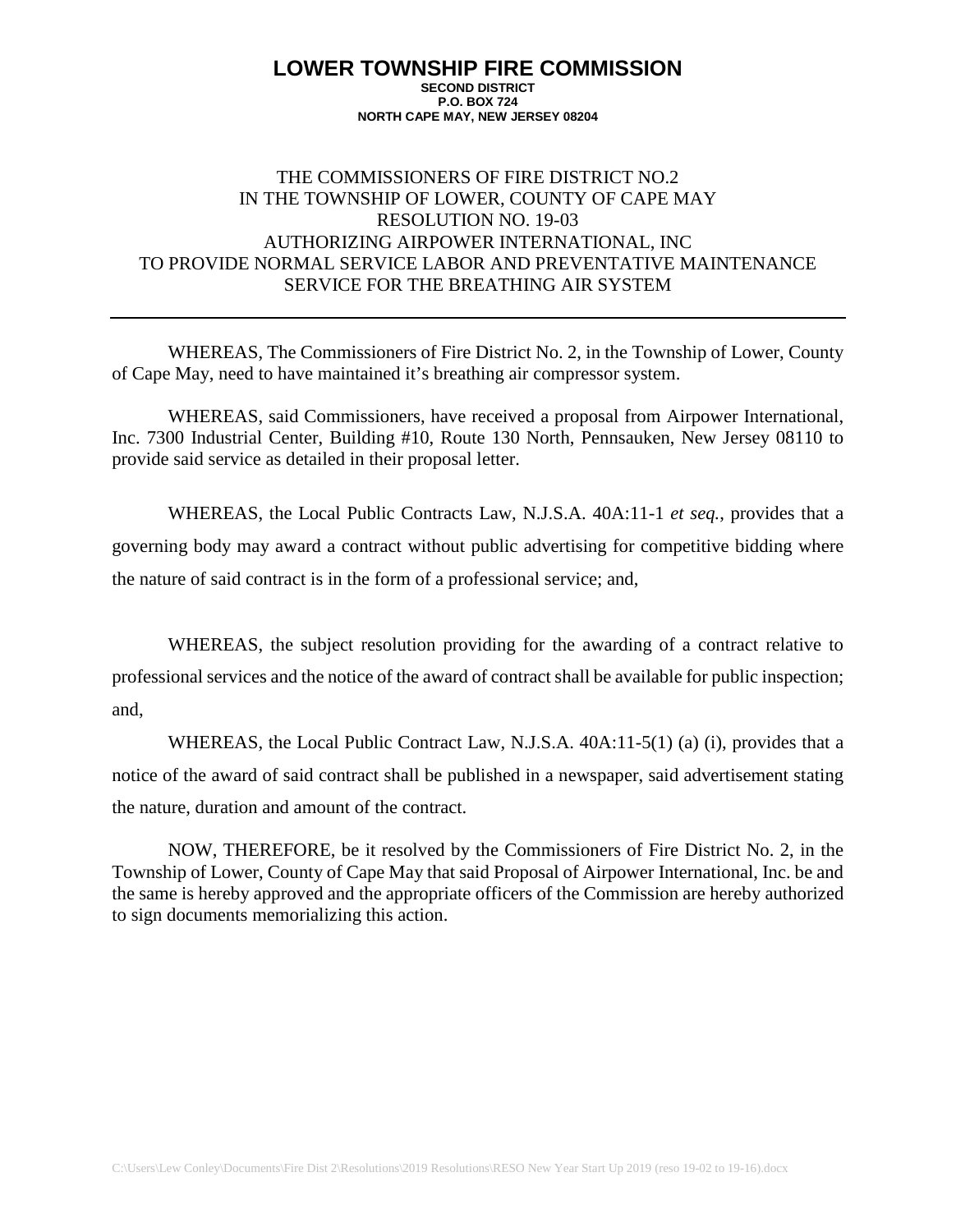#### **The foregoing resolution was introduced by Commissioner \_\_\_\_\_\_\_\_\_\_\_\_\_\_\_\_\_\_\_\_\_\_\_\_\_\_\_\_\_\_\_\_\_,**

**and it was seconded by Commissioner \_\_\_\_\_\_\_\_\_\_\_\_\_\_\_\_\_\_\_\_\_\_\_\_\_\_\_\_\_\_\_**

#### **RECORD OF VOTE**

| <b>Members</b>    | <b>ANDREWS</b> | <b>BARGER</b> | <b>BROWN</b> | <b>CONLEY</b> | <b>PRENDERGAST</b> |
|-------------------|----------------|---------------|--------------|---------------|--------------------|
| Yes               |                |               |              |               |                    |
| N <sub>0</sub>    |                |               |              |               |                    |
| <b>Not Voting</b> |                |               |              |               |                    |
| <b>Absent</b>     |                |               |              |               |                    |

#### **CERTIFICATION**

**I, Lewis H. Conley, Jr., Secretary of the Commissioners of Fire district No.2 in the Township of Lower, in the County of Cape May, State of New Jersey do hereby certify that the foregoing resolution was duly adopted by the Commissioners at a**  public meeting held on \_\_\_\_\_/\_\_\_\_\_\_\_\_\_\_/2019.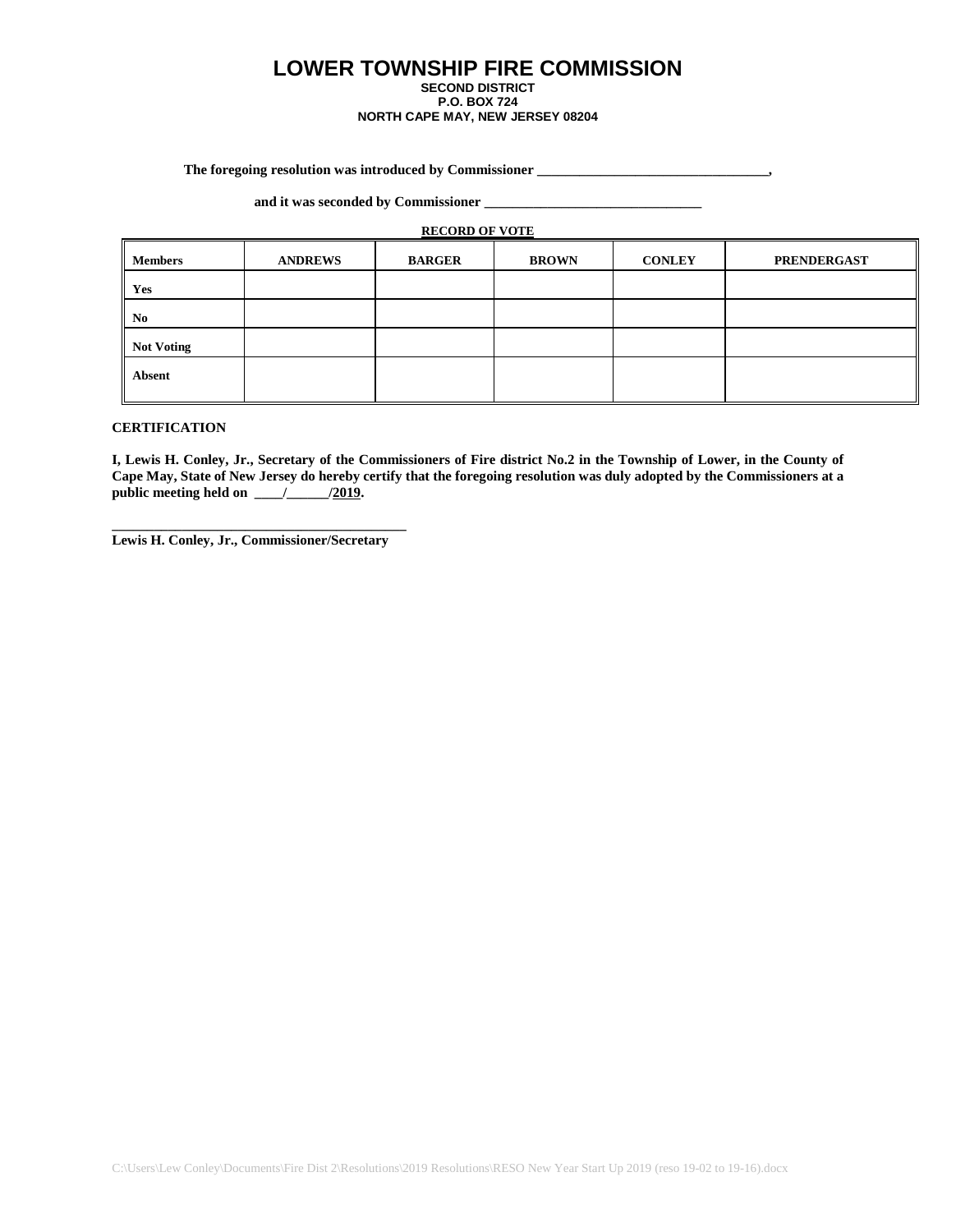# THE COMMISSIONERS OF FIRE DISTRICT NO.2 IN THE TOWNSHIP OF LOWER, COUNTY OF CAPE MAY RESOLUTION NO. 19-04 AUTHORIZING AERIAL TESTING COMPANY TO PROVIDE GROUND LADDER AND AERIAL DEVICE TESTING FOR THE YEAR

WHEREAS, The Commissioners of Fire District No. 2, in the Township of Lower, County of Cape May, to have the ground ladders and aerial device ladder tested on an annual basis; and

WHEREAS, said Commissioners have received a proposal from Aerial Testing Company, P O Box 308, Blue Ball, PA 17506 to provide said ground ladder and aerial device ladder testing.

NOW, THEREFORE, be it resolved by the Commissioners of Fire District No. 2, in the Township of Lower, County of Cape May that the Proposal of Aerial Testing Company be and the same is hereby approved and the appropriate officers of said Commission are hereby authorized to sign documents memorializing this action.

**The foregoing resolution was introduced by Commissioner \_\_\_\_\_\_\_\_\_\_\_\_\_\_\_\_\_\_\_\_\_\_\_\_\_\_\_\_\_\_\_\_\_,**

**and it was seconded by Commissioner \_\_\_\_\_\_\_\_\_\_\_\_\_\_\_\_\_\_\_\_\_\_\_\_\_\_\_\_\_\_\_**

**RECORD OF VOTE**

| <b>Members</b>    | <b>ANDREWS</b> | <b>BARGER</b> | <b>BROWN</b> | <b>CONLEY</b> | <b>PRENDERGAST</b> |
|-------------------|----------------|---------------|--------------|---------------|--------------------|
| Yes               |                |               |              |               |                    |
| No.               |                |               |              |               |                    |
| <b>Not Voting</b> |                |               |              |               |                    |
| <b>Absent</b>     |                |               |              |               |                    |

#### **CERTIFICATION**

**I, Lewis H. Conley, Jr., Secretary of the Commissioners of Fire district No.2 in the Township of Lower, in the County of Cape May, State of New Jersey do hereby certify that the foregoing resolution was duly adopted by the Commissioners at a public meeting held on \_\_\_\_/\_\_\_\_\_\_/2019.**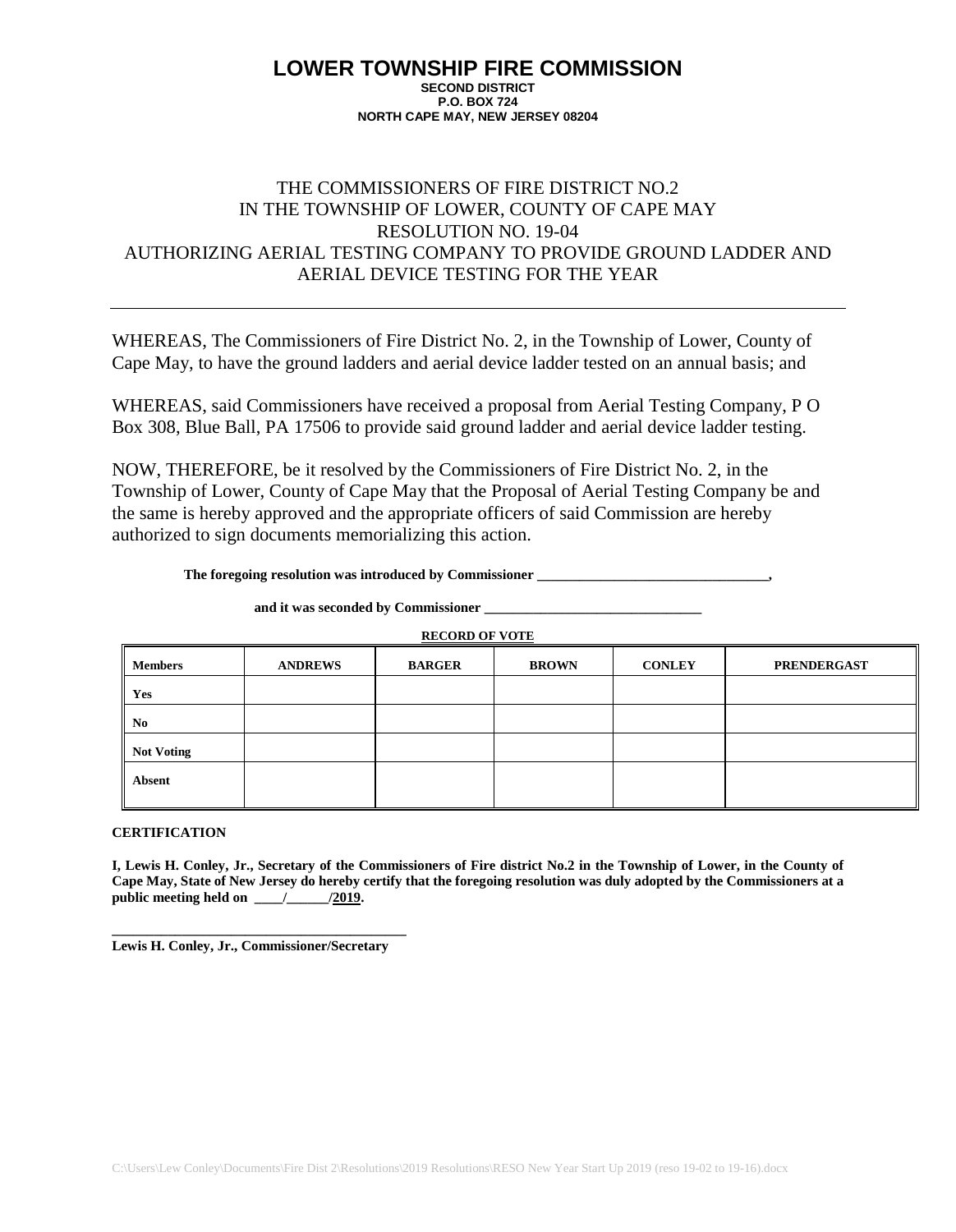## THE COMMISSIONERS OF FIRE DISTRICT NO.2 IN THE TOWNSHIP OF LOWER, COUNTY OF CAPE MAY RESOLUTION NO. 19-05 AUTHORIZING BIEBER'S LAWN SERVICE TO PROVIDE NORMAL LAWN SERVICE AND LANDSCAPING MAINTENANCE

WHEREAS, The Commissioners of Fire District No. 2, in the Township of Lower, County of Cape May, need to have maintained its lawn and landscaping.

WHEREAS, said Commissioners, have received a proposal from Bieber's Lawn service to provide said service as detailed in their proposal letter,

NOW, THEREFORE, be it resolved by the Commissioners of Fire District No. 2, in the Township of Lower, County of Cape May that said Proposal of Bieber's Lawn Service be and the same is hereby approved and the appropriate officers of the Commission are hereby authorized to sign documents memorializing this action.

**The foregoing resolution was introduced by Commissioner \_\_\_\_\_\_\_\_\_\_\_\_\_\_\_\_\_\_\_\_\_\_\_\_\_\_\_\_\_\_\_\_\_,**

**and it was seconded by Commissioner \_\_\_\_\_\_\_\_\_\_\_\_\_\_\_\_\_\_\_\_\_\_\_\_\_\_\_\_\_\_\_**

| <b>RECORD OF VOTE</b> |                |               |              |               |                    |  |  |
|-----------------------|----------------|---------------|--------------|---------------|--------------------|--|--|
| <b>Members</b>        | <b>ANDREWS</b> | <b>BARGER</b> | <b>BROWN</b> | <b>CONLEY</b> | <b>PRENDERGAST</b> |  |  |
| Yes                   |                |               |              |               |                    |  |  |
| No                    |                |               |              |               |                    |  |  |
| <b>Not Voting</b>     |                |               |              |               |                    |  |  |
| Absent                |                |               |              |               |                    |  |  |
|                       |                |               |              |               |                    |  |  |

**CERTIFICATION**

**I, Lewis H. Conley, Jr., Secretary of the Commissioners of Fire district No.2 in the Township of Lower, in the County of Cape May, State of New Jersey do hereby certify that the foregoing resolution was duly adopted by the Commissioners at a public meeting held on \_\_\_\_/\_\_\_\_\_\_/2019.**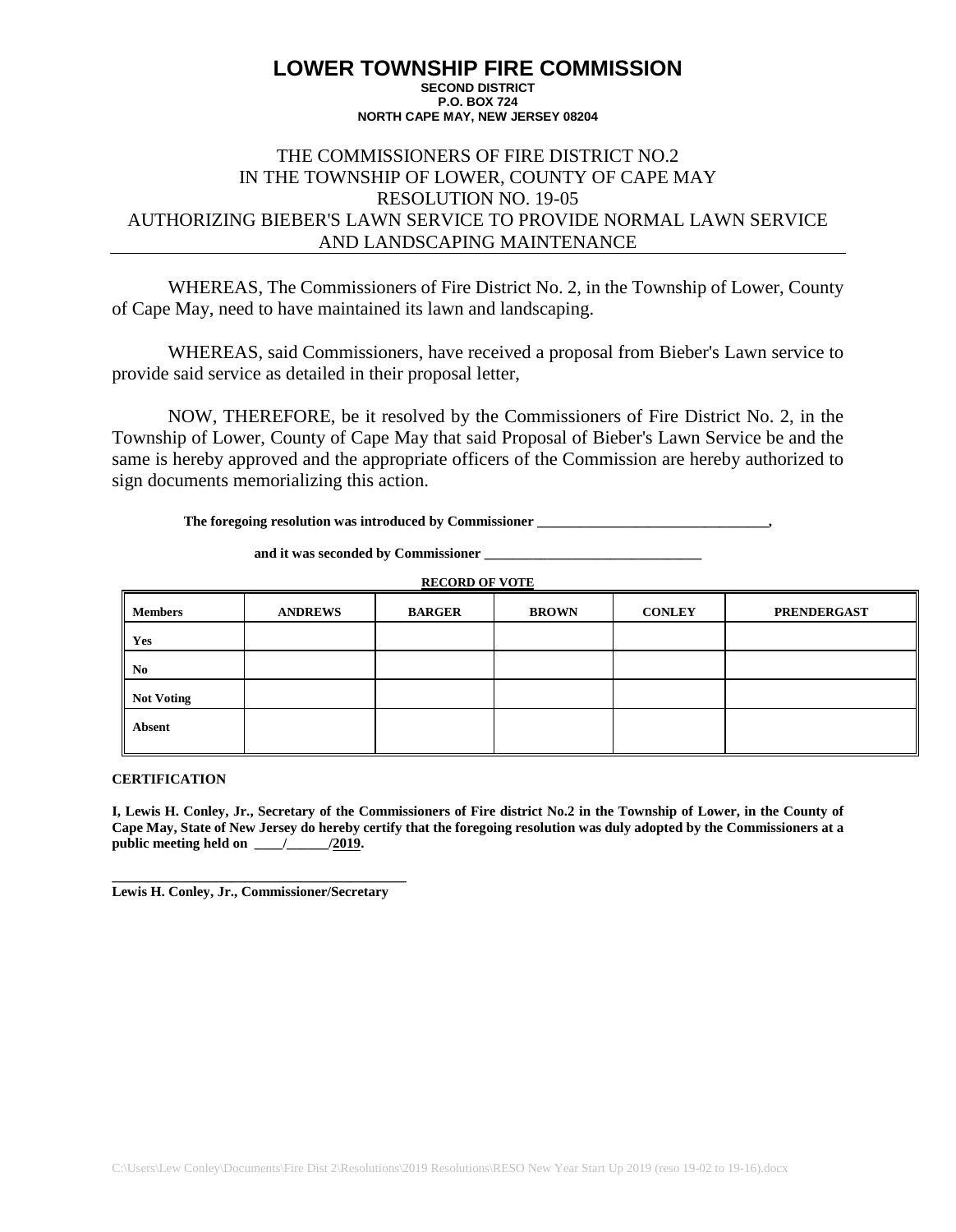## THE COMMISSIONERS OF FIRE DISTRICT NO.2 IN THE TOWNSHIP OF LOWER, COUNTY OF CAPE MAY RESOLUTION NO. 19-06 AUTHORIZING BIEBER'S LAWN SERVICE TO PROVIDE SNOW PLOWING SERVICES ON DEMAND

WHEREAS, The Commissioners of Fire District No. 2, in the Township of Lower, County of Cape May, need to have snow removed from time to time.

WHEREAS, said Commissioners, have received a proposal from Bieber's Lawn Service 766 Tabernacle Road, Erma, N.J. 08204 to provide said service as detailed in their proposal letter,

NOW, THEREFORE, be it resolved by the Commissioners of Fire District No. 2, in the Township of Lower, County of Cape May that said Proposal of Bieber's Lawn Service be and the same is hereby approved and the appropriate officers of the Commission are hereby authorized to sign documents memorializing this action.

**The foregoing resolution was introduced by Commissioner \_\_\_\_\_\_\_\_\_\_\_\_\_\_\_\_\_\_\_\_\_\_\_\_\_\_\_\_\_\_\_\_\_,**

and it was seconded by Commissioner

**RECORD OF VOTE**

| <b>Members</b>    | <b>ANDREWS</b> | <b>BARGER</b> | <b>BROWN</b> | <b>CONLEY</b> | <b>PRENDERGAST</b> |
|-------------------|----------------|---------------|--------------|---------------|--------------------|
| Yes               |                |               |              |               |                    |
| N <sub>0</sub>    |                |               |              |               |                    |
| <b>Not Voting</b> |                |               |              |               |                    |
| Absent            |                |               |              |               |                    |

### **CERTIFICATION**

**I, Lewis H. Conley, Jr., Secretary of the Commissioners of Fire district No.2 in the Township of Lower, in the County of Cape May, State of New Jersey do hereby certify that the foregoing resolution was duly adopted by the Commissioners at a public meeting held on \_\_\_\_/\_\_\_\_\_\_/2019.**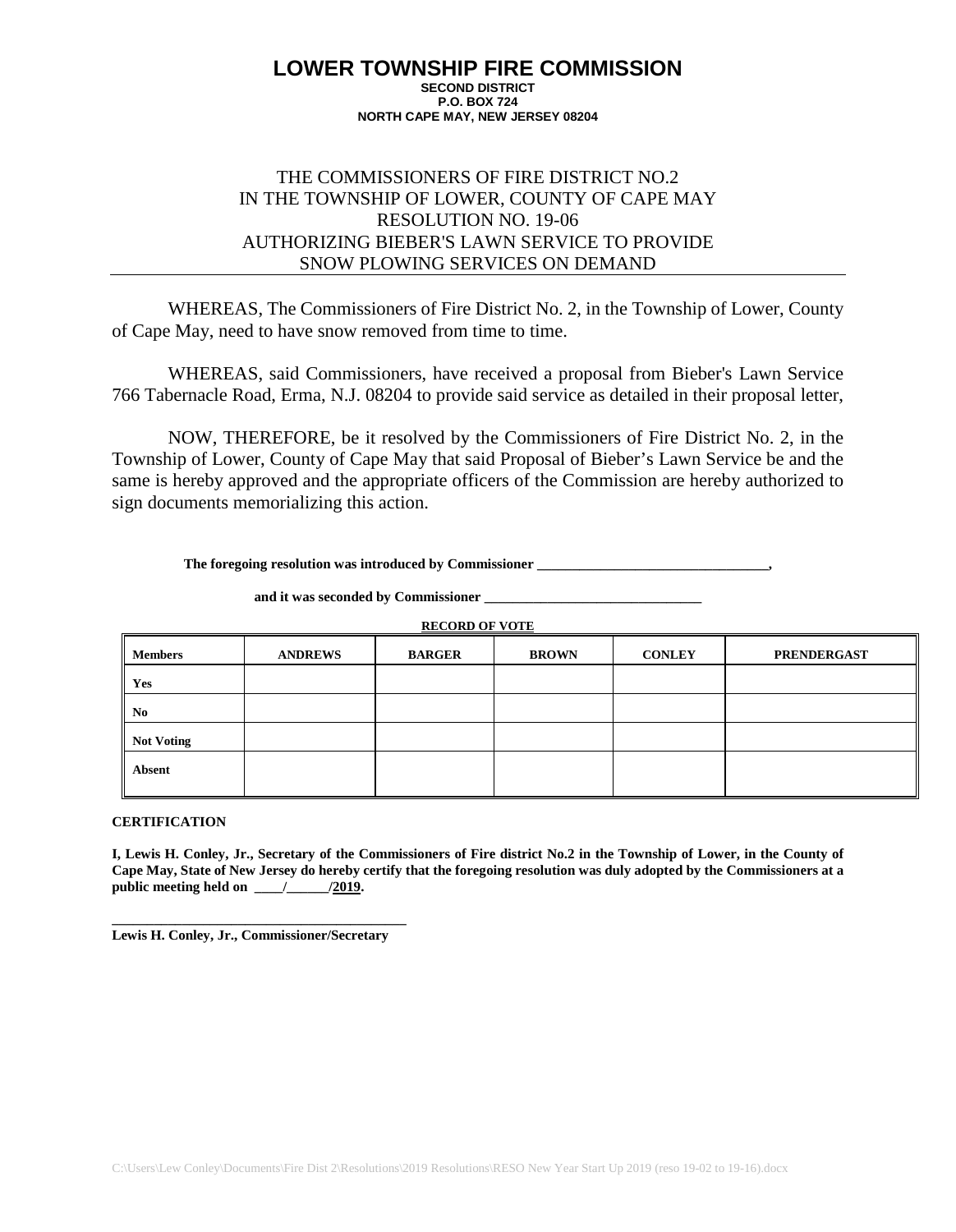## THE COMMISSIONERS OF FIRE DISTRICT NO.2 IN THE TOWNSHIP OF LOWER, COUNTY OF CAPE MAY RESOLUTION NO. 19-07 AUTHORIZING CM-3 BUILDING SOLUTIONS TO PROVIDE HVAC MAINTENANCE SERVICES

WHEREAS, The Commissioners of Fire District No. 2, in the Township of Lower, County of Cape May, need to have maintained its HVAC systems.

WHEREAS, said Commissioners, have an extendable contract with CM-3 Building Solutions 185 Commerce Drive, Suite 1, Fort Washington, PA 19034 for service and maintenance of its HVAC systems.

WHEREAS, said Commissioners have received a detailed service agreement acknowledging that the cost of continuing the maintenance for 2019 will be  $$15,350.00$  to provide said maintenance as detailed in their proposal.

NOW, THEREFORE, be it resolved by the Commissioners of Fire District No. 2, in the Township of Lower, County of Cape May that the extension of said CM-3 Building Solutions existing contract be extended for CY 2019 and the same is hereby approved and the appropriate officers of the Commission are hereby authorized to sign documents memorializing this action.

**The foregoing resolution was introduced by Commissioner \_\_\_\_\_\_\_\_\_\_\_\_\_\_\_\_\_\_\_\_\_\_\_\_\_\_\_\_\_\_\_\_\_,**

and it was seconded by Commissioner

**RECORD OF VOTE**

| <b>Members</b>    | <b>ANDREWS</b> | <b>BARGER</b> | <b>BROWN</b> | <b>CONLEY</b> | <b>PRENDERGAST</b> |
|-------------------|----------------|---------------|--------------|---------------|--------------------|
| Yes               |                |               |              |               |                    |
| No                |                |               |              |               |                    |
| <b>Not Voting</b> |                |               |              |               |                    |
| Absent            |                |               |              |               |                    |

### **CERTIFICATION**

**I, Lewis H. Conley, Jr., Secretary of the Commissioners of Fire district No.2 in the Township of Lower, in the County of Cape May, State of New Jersey do hereby certify that the foregoing resolution was duly adopted by the Commissioners at a**  public meeting held on \_\_\_\_\_/\_\_\_\_\_\_\_\_\_\_/2019.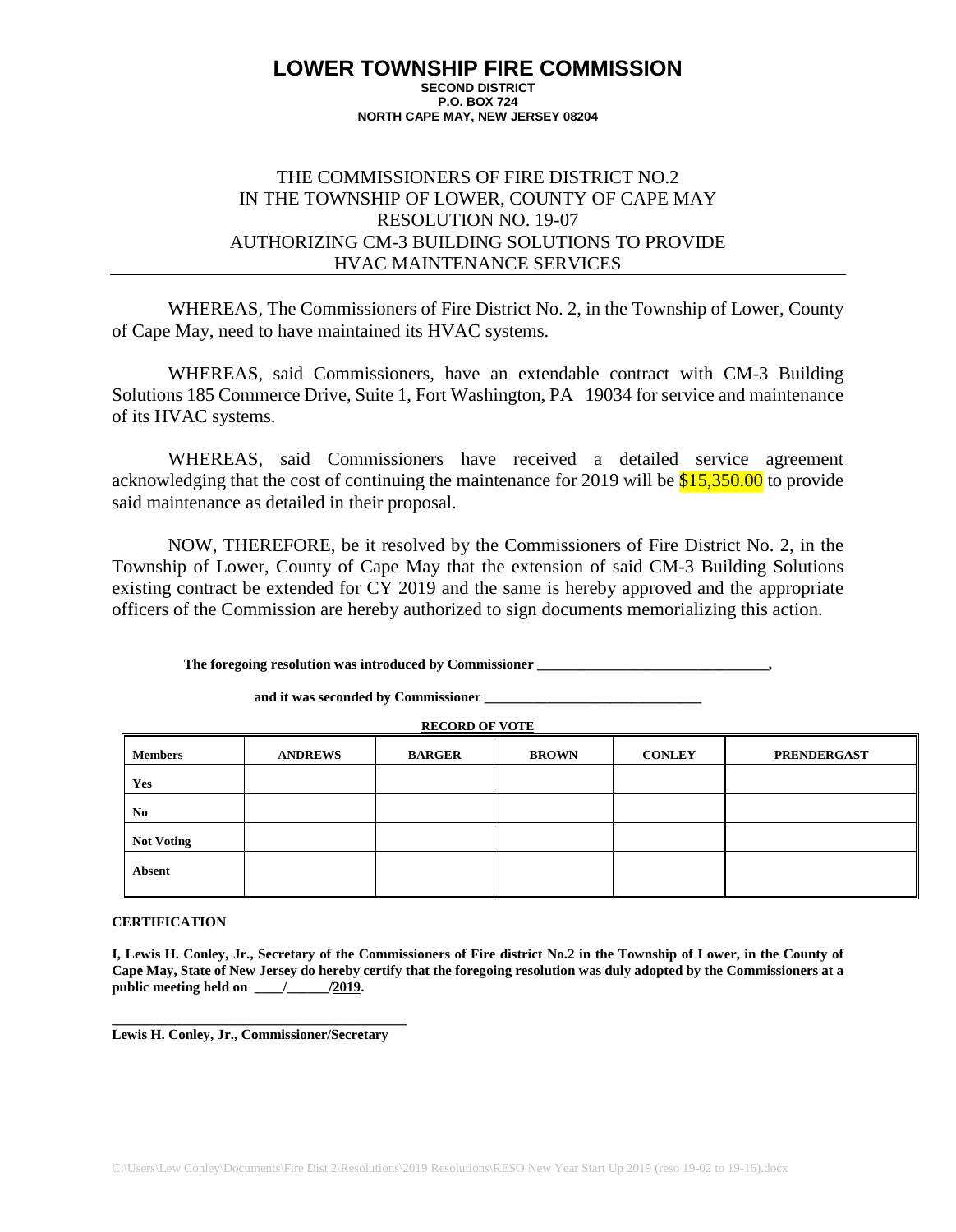## THE COMMISSIONERS OF FIRE DISTRICT NO.2 IN THE TOWNSHIP OF LOWER, COUNTY OF CAPE MAY RESOLUTION NO. 19-08 AUTHORIZING MODERN GROUP POWER SYSTEMS, INC TO PROVIDE GENERATOR SERVICE AND MAINTENANCE

WHEREAS, The Commissioners of Fire District No. 2, in the Township of Lower, County of Cape May, need to have Generator service and maintenance.

WHEREAS, said Commissioners, have received a proposal from Modern Group Power Systems, 2301 Durham Road, PO Box 710, Bristol, PA, 19007 to provide said service as detailed in their proposal letter.

NOW, THEREFORE, be it resolved by the Commissioners of Fire District No. 2, in the Township of Lower, County of Cape May that said Proposal of Modern Group Power Systems, Inc. be and the same is hereby approved and the appropriate officers of the Commission are hereby authorized to sign documents memorializing this action.

**The foregoing resolution was introduced by Commissioner \_\_\_\_\_\_\_\_\_\_\_\_\_\_\_\_\_\_\_\_\_\_\_\_\_\_\_\_\_\_\_\_\_,**

**and it was seconded by Commissioner \_\_\_\_\_\_\_\_\_\_\_\_\_\_\_\_\_\_\_\_\_\_\_\_\_\_\_\_\_\_\_**

**RECORD OF VOTE**

| <b>Members</b>    | <b>ANDREWS</b> | <b>BARGER</b> | <b>BROWN</b> | <b>CONLEY</b> | <b>PRENDERGAST</b> |
|-------------------|----------------|---------------|--------------|---------------|--------------------|
| Yes               |                |               |              |               |                    |
| No                |                |               |              |               |                    |
| <b>Not Voting</b> |                |               |              |               |                    |
| <b>Absent</b>     |                |               |              |               |                    |

#### **CERTIFICATION**

**I, Lewis H. Conley, Jr., Secretary of the Commissioners of Fire district No.2 in the Township of Lower, in the County of Cape May, State of New Jersey do hereby certify that the foregoing resolution was duly adopted by the Commissioners at a**  public meeting held on  $\qquad$  /  $/2019$ .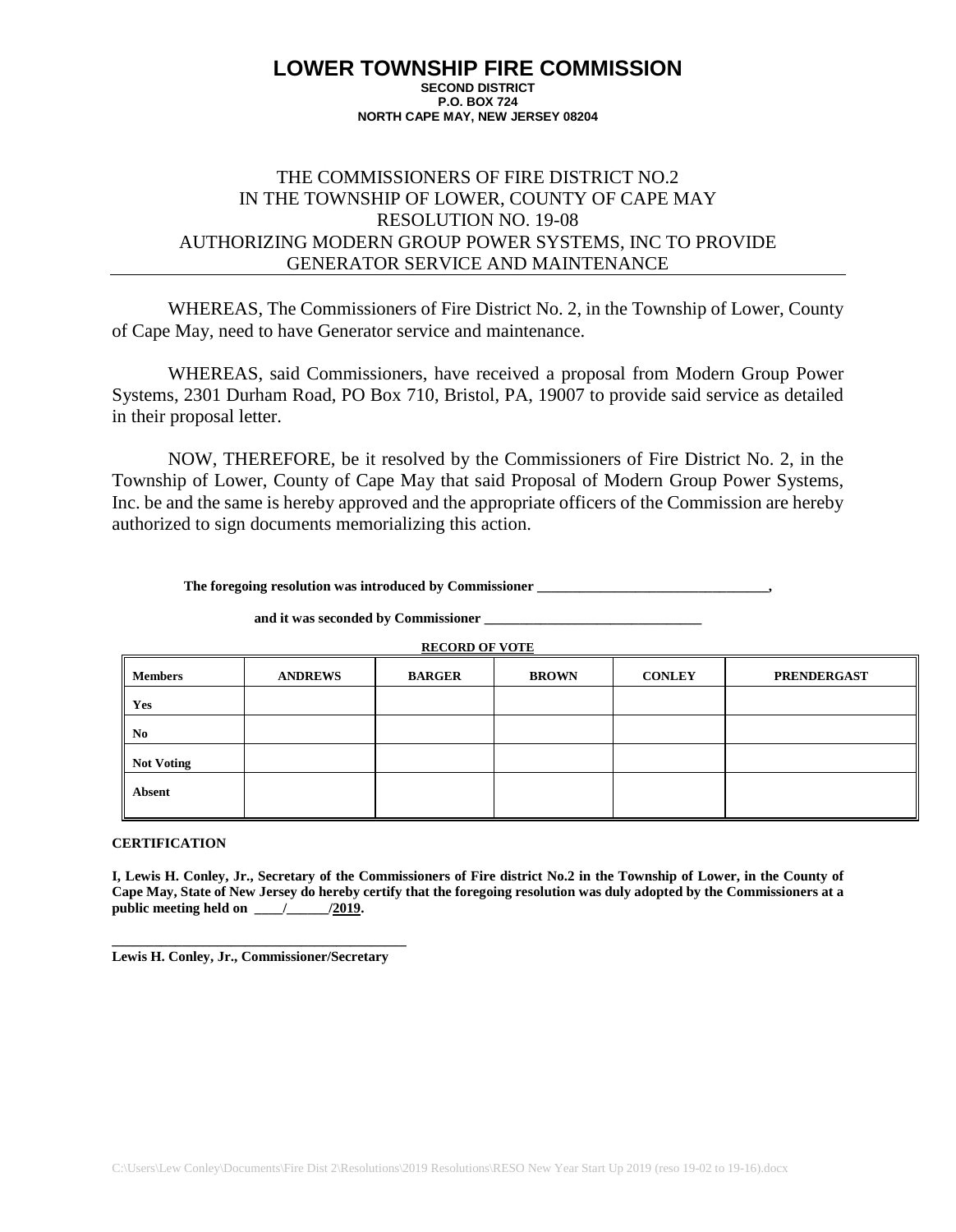## THE COMMISSIONERS OF FIRE DISTRICT NO.2 IN THE TOWNSHIP OF LOWER, COUNTY OF CAPE MAY RESOLUTION NO. 19-09 AUTHORIZING FIRE & SAFETY SERVICES, LTD. TO PROVIDE PREVENTATIVE MAINTENANCE SERVICE, IN STATION, FOR THE PUMPERS AND AERIAL TOWER

WHEREAS, The Commissioners of Fire District No. 2, in the Township of Lower, County of Cape May, need to have maintained, in station, its fire apparatus which includes but not limited to the pumpers and aerial tower.

WHEREAS, said Commissioners, have received a proposal from Fire and Safety Services, Ltd. 560 Stelton Road, Piscataway, N.J. 08854 to provide said service as detailed in their proposal letter.

NOW, THEREFORE, be it resolved by the Commissioners of Fire District No. 2, in the Township of Lower, County of Cape May that said Proposal of Fire and Safety Services, Ltd. be and the same is hereby approved and the appropriate officers of the Commission are hereby authorized to sign documents memorializing this action.

The foregoing resolution was introduced by Commissioner

|                   | <b>RECORD OF VOTE</b> |               |              |               |                    |  |  |  |  |
|-------------------|-----------------------|---------------|--------------|---------------|--------------------|--|--|--|--|
| <b>Members</b>    | <b>ANDREWS</b>        | <b>BARGER</b> | <b>BROWN</b> | <b>CONLEY</b> | <b>PRENDERGAST</b> |  |  |  |  |
| Yes               |                       |               |              |               |                    |  |  |  |  |
| No                |                       |               |              |               |                    |  |  |  |  |
| <b>Not Voting</b> |                       |               |              |               |                    |  |  |  |  |
| <b>Absent</b>     |                       |               |              |               |                    |  |  |  |  |

**and it was seconded by Commissioner \_\_\_\_\_\_\_\_\_\_\_\_\_\_\_\_\_\_\_\_\_\_\_\_\_\_\_\_\_\_\_**

#### **CERTIFICATION**

**I, Lewis H. Conley, Jr., Secretary of the Commissioners of Fire district No.2 in the Township of Lower, in the County of Cape May, State of New Jersey do hereby certify that the foregoing resolution was duly adopted by the Commissioners at a public meeting held on \_\_\_\_/\_\_\_\_\_\_/2019.**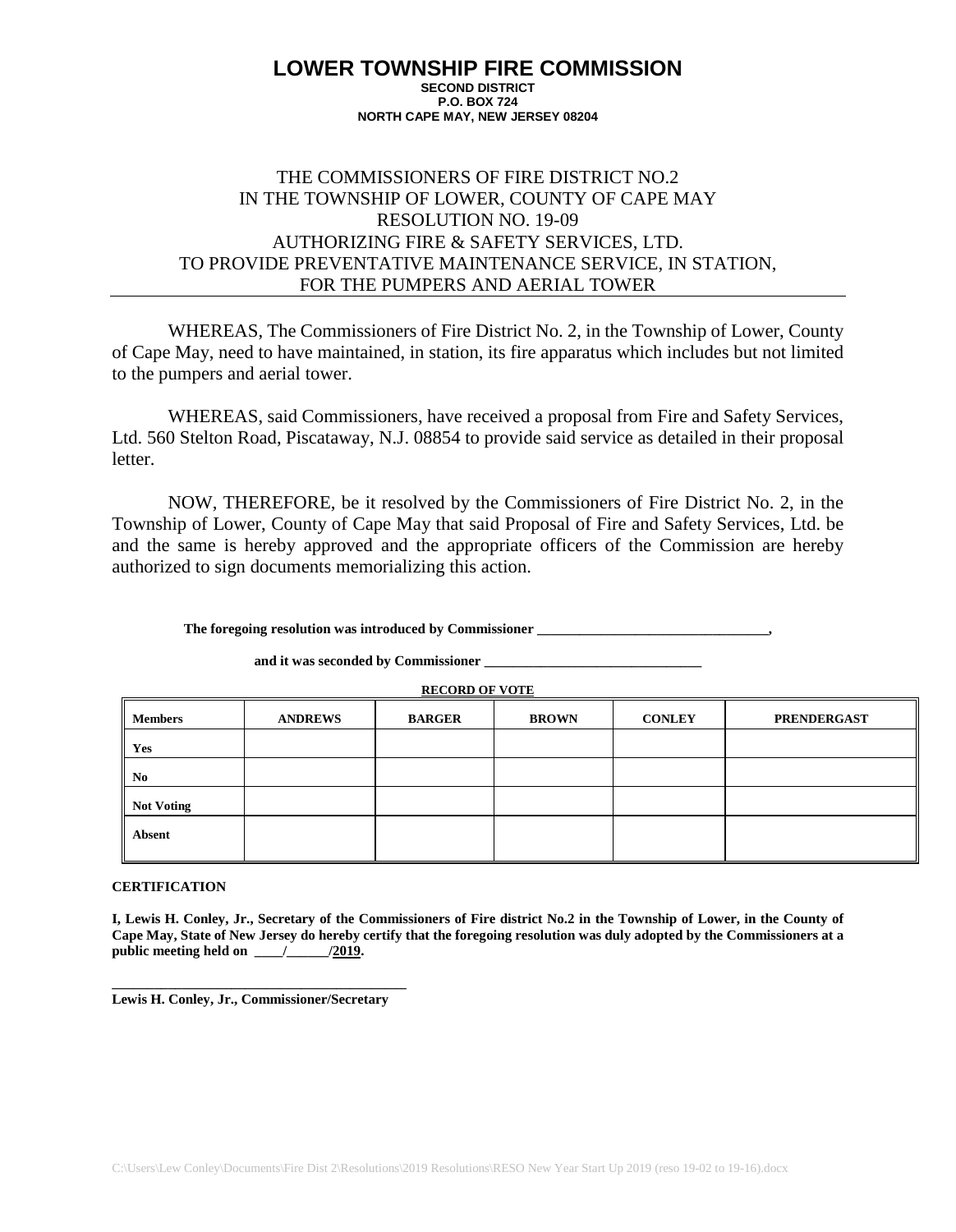# THE COMMISSIONERS OF FIRE DISTRICT NO.2 IN THE TOWNSHIP OF LOWER, COUNTY OF CAPE MAY RESOLUTION NO. 19-10 AUTHORIZING RICH FIRE PROTECTION TO PROVIDE SERVICE AND INSPECTION FOR THE AUTOMATIC FIRE SUPPRESSION SYSTEM

WHEREAS, The Commissioners of Fire District No. 2, in the Township of Lower, County of Cape May, need to have Generator service and maintenance.

WHEREAS, said Commissioners, have received a proposal from Rich Fire Protection, 34 Somerset Avenue, PO Box 1149, Pleasantville, N.J. 08232 to provide said service as detailed in their proposal letter.

NOW, THEREFORE, be it resolved by the Commissioners of Fire District No. 2, in the Township of Lower, County of Cape May that said Proposal of Rich Fire Protection be and the same is hereby approved and the appropriate officers of the Commission are hereby authorized to sign documents memorializing this action.

**The foregoing resolution was introduced by Commissioner \_\_\_\_\_\_\_\_\_\_\_\_\_\_\_\_\_\_\_\_\_\_\_\_\_\_\_\_\_\_\_\_\_,**

and it was seconded by Commissioner

**RECORD OF VOTE**

| <b>Members</b> | <b>ANDREWS</b> | <b>BARGER</b> | <b>BROWN</b> | <b>CONLEY</b> | <b>PRENDERGAST</b> |
|----------------|----------------|---------------|--------------|---------------|--------------------|
| Yes            |                |               |              |               |                    |
| $\ $ No        |                |               |              |               |                    |
| Not Voting     |                |               |              |               |                    |
| Absent         |                |               |              |               |                    |

### **CERTIFICATION**

**I, Lewis H. Conley, Jr., Secretary of the Commissioners of Fire district No.2 in the Township of Lower, in the County of Cape May, State of New Jersey do hereby certify that the foregoing resolution was duly adopted by the Commissioners at a public meeting held on \_\_\_\_/\_\_\_\_\_\_/2019.**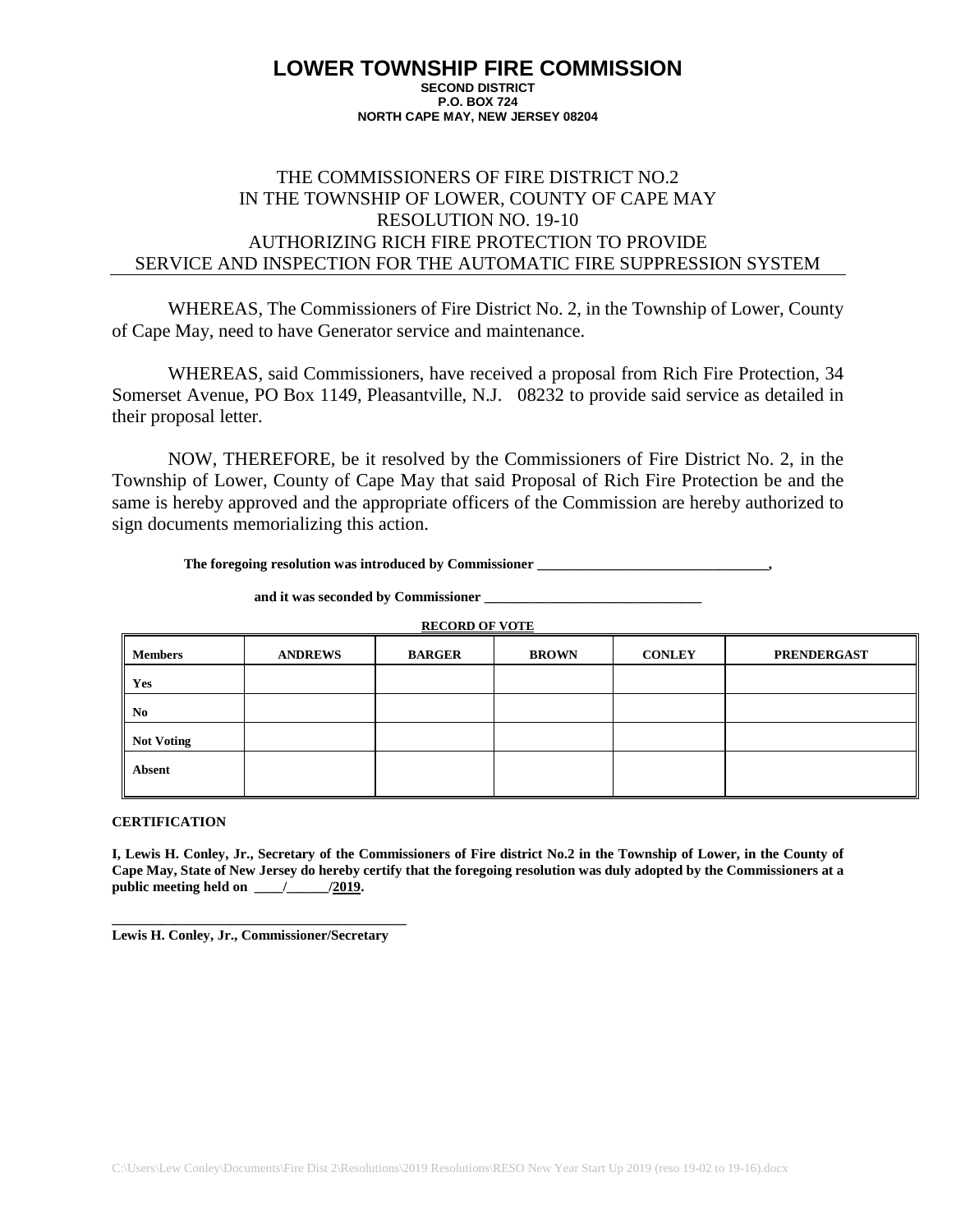## THE COMMISSIONERS OF FIRE DISTRICT NO.2 IN THE TOWNSHIP OF LOWER, COUNTY OF CAPE MAY RESOLUTION NO. 19-11 AUTHORIZING WESTERN PEST SERVICES, INC TO PROVIDE PEST ELIMINATION AT THE FIREHOUSE

WHEREAS, The Commissioners of Fire District No. 2, in the Township of Lower, County of Cape May, need to have monthly pest control maintenance.

WHEREAS, said Commissioners, have received a proposal from Western Pest Services to provide said service as detailed in their proposal letter.

NOW, THEREFORE, be it resolved by the Commissioners of Fire District No. 2, in the Township of Lower, County of Cape May that said Proposal of Western Pest Services be and the same is hereby approved and the appropriate officers of the Commission are hereby authorized to sign documents memorializing this action.

The foregoing resolution was introduced by Commissioner

**RECORD OF VOTE**

**and it was seconded by Commissioner \_\_\_\_\_\_\_\_\_\_\_\_\_\_\_\_\_\_\_\_\_\_\_\_\_\_\_\_\_\_\_**

| <b>Members</b>    | <b>ANDREWS</b> | <b>BARGER</b> | <b>BROWN</b> | <b>CONLEY</b> | <b>PRENDERGAST</b> |
|-------------------|----------------|---------------|--------------|---------------|--------------------|
| Yes               |                |               |              |               |                    |
| N <sub>0</sub>    |                |               |              |               |                    |
| <b>Not Voting</b> |                |               |              |               |                    |
| Absent            |                |               |              |               |                    |

**CERTIFICATION**

**I, Lewis H. Conley, Jr., Secretary of the Commissioners of Fire district No.2 in the Township of Lower, in the County of Cape May, State of New Jersey do hereby certify that the foregoing resolution was duly adopted by the Commissioners at a**  public meeting held on \_\_\_\_\_/\_\_\_\_\_\_\_\_\_/2019.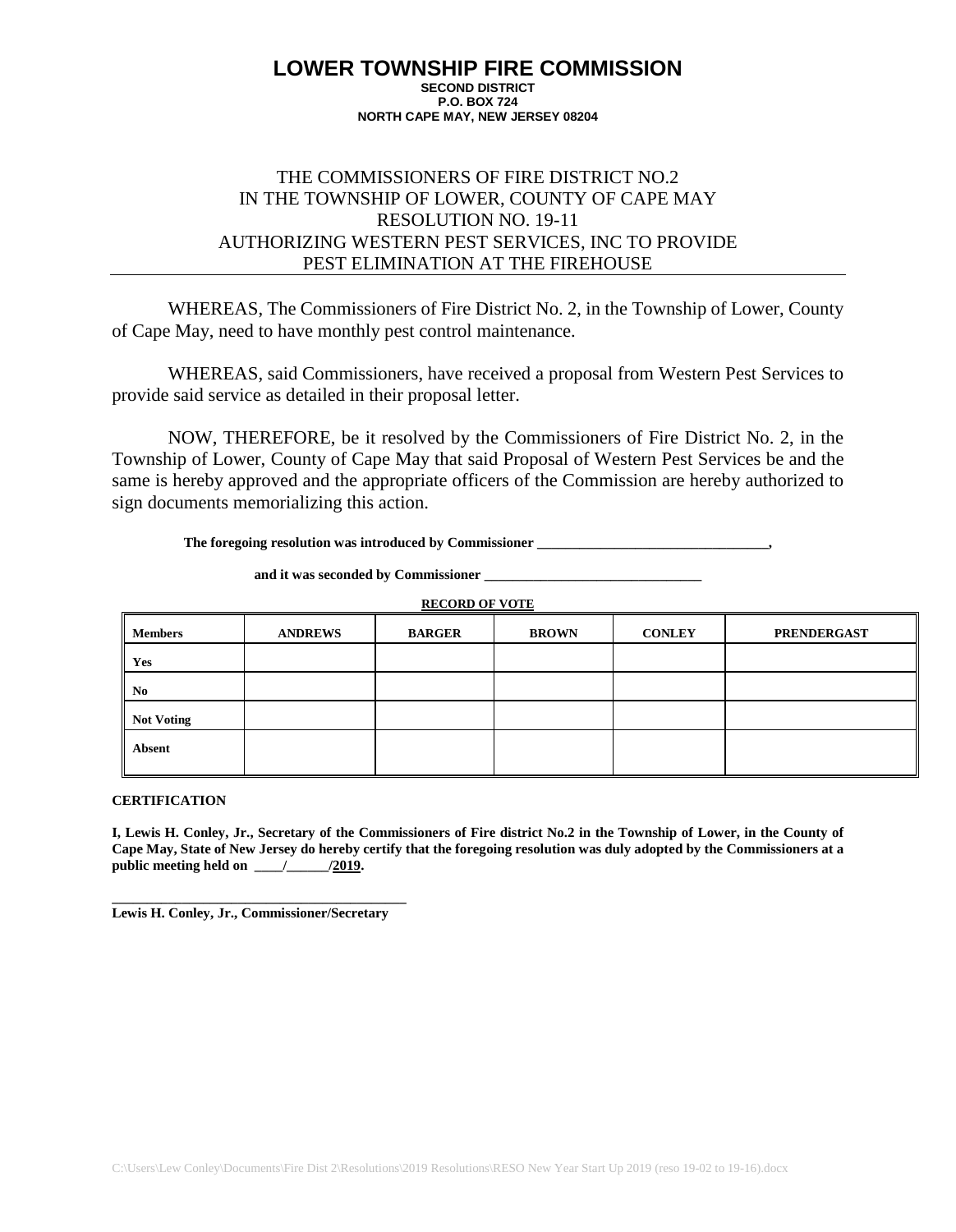## THE COMMISSIONERS OF FIRE DISTRICT NO.2 IN THE TOWNSHIP OF LOWER, COUNTY OF CAPE MAY RESOLUTION NO. 19-12 AUTHORIZING ELECTRONIC MEASUREMENT LABS, INC. TO PROVIDE CALLIBRATION OF THE AIR MONITORS

WHEREAS, The Commissioners of Fire District No. 2, in the Township of Lower, County of Cape May, need to have Generator service and maintenance.

WHEREAS, said Commissioners, have received a proposal from Electronic Measurement Labs, Inc., 668 Easton Avenue, Somerset, NJ 08873 to provide said service as detailed in their proposal letter.

NOW, THEREFORE, be it resolved by the Commissioners of Fire District No. 2, in the Township of Lower, County of Cape May that said Proposal of Electronic Measurement Labs, Inc. be and the same is hereby approved and the appropriate officers of the Commission are hereby authorized to sign documents memorializing this action.

**The foregoing resolution was introduced by Commissioner \_\_\_\_\_\_\_\_\_\_\_\_\_\_\_\_\_\_\_\_\_\_\_\_\_\_\_\_\_\_\_\_\_,**

and it was seconded by Commissioner

**RECORD OF VOTE**

| <b>Members</b> | <b>ANDREWS</b> | <b>BARGER</b> | <b>BROWN</b> | <b>CONLEY</b> | <b>PRENDERGAST</b> |
|----------------|----------------|---------------|--------------|---------------|--------------------|
| Yes            |                |               |              |               |                    |
| $\ $ No        |                |               |              |               |                    |
| Not Voting     |                |               |              |               |                    |
| Absent         |                |               |              |               |                    |

### **CERTIFICATION**

**I, Lewis H. Conley, Jr., Secretary of the Commissioners of Fire district No.2 in the Township of Lower, in the County of Cape May, State of New Jersey do hereby certify that the foregoing resolution was duly adopted by the Commissioners at a public meeting held on \_\_\_\_/\_\_\_\_\_\_/2019.**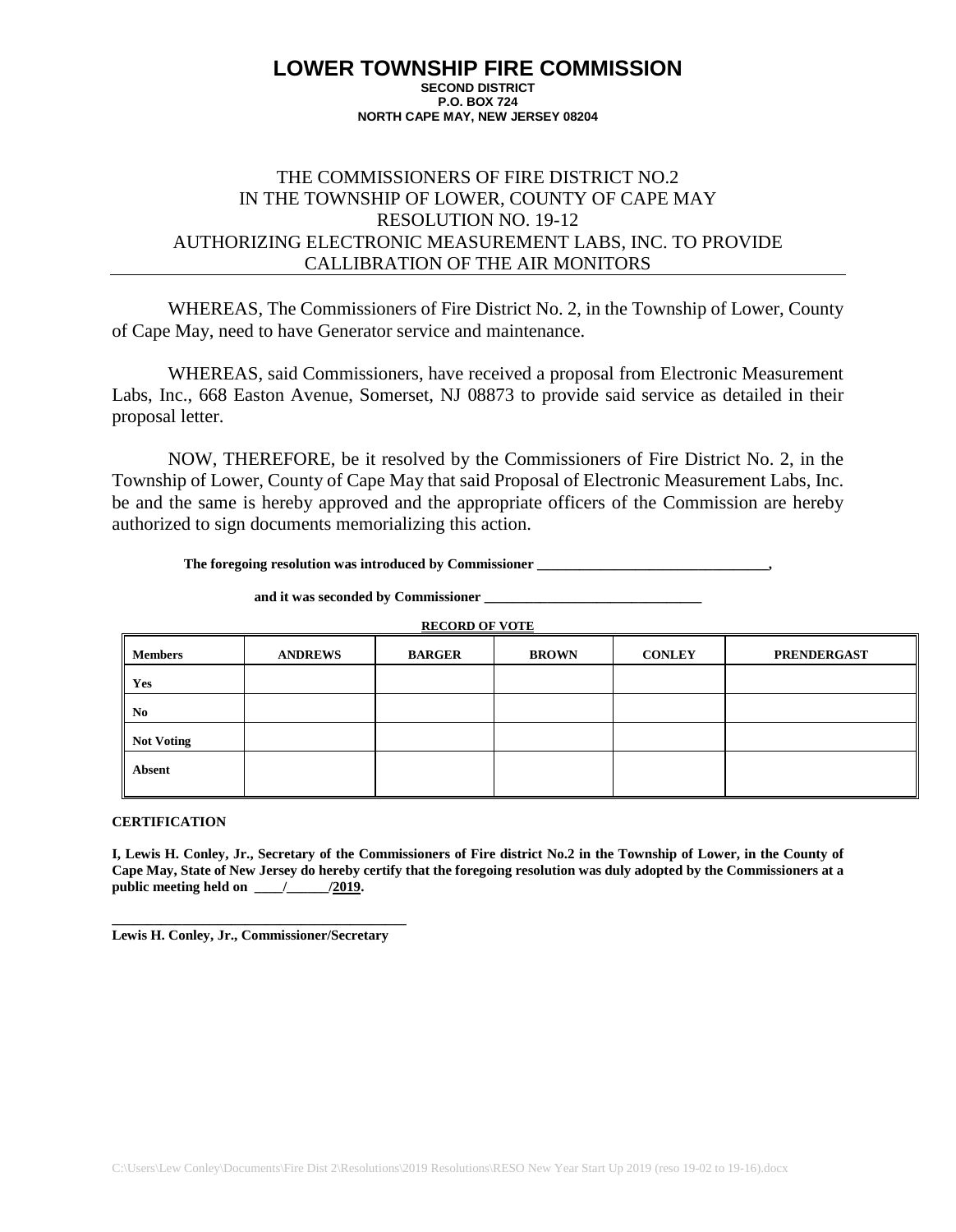## THE COMMISSIONERS OF FIRE DISTRICT NO.2 IN THE TOWNSHIP OF LOWER, COUNTY OF CAPE MAY RESOLUTION NO. 19-13 AUTHORIZING FIRE ONE TO PROVIDE FIRE PUMP and HOSE TESTING

WHEREAS, The Commissioners of Fire District No. 2, in the Township of Lower, County of Cape May, needs to have their fire pumps tested on an annual basis; and

WHEREAS, said Commissioners, have received a proposal from Fire One, PO Box 1040, Drexel Hill, PA 19026 to provide said service as detailed in their service program agreement for fire pump and hose testing,

NOW, THEREFORE, be it resolved by the Commissioners of Fire District No. 2, in the Township of Lower, County of Cape May that said Fire One proposal for fire pump and hose testing be and the same is hereby approved and the appropriate officers of the Commission are hereby authorized to sign documents memorializing this action.

The foregoing resolution was introduced by Commissioner

**and it was seconded by Commissioner \_\_\_\_\_\_\_\_\_\_\_\_\_\_\_\_\_\_\_\_\_\_\_\_\_\_\_\_\_\_\_**

**RECORD OF VOTE**

| <b>Members</b>          | <b>ANDREWS</b> | <b>BARGER</b> | <b>BROWN</b> | <b>CONLEY</b> | <b>PRENDERGAST</b> |
|-------------------------|----------------|---------------|--------------|---------------|--------------------|
| Yes                     |                |               |              |               |                    |
| I<br>No                 |                |               |              |               |                    |
| <b>Not Voting</b><br>Ш. |                |               |              |               |                    |
| Absent                  |                |               |              |               |                    |

#### **CERTIFICATION**

**I, Lewis H. Conley, Jr., Secretary of the Commissioners of Fire district No.2 in the Township of Lower, in the County of Cape May, State of New Jersey do hereby certify that the foregoing resolution was duly adopted by the Commissioners at a**  public meeting held on  $\qquad$  /  $/2019$ .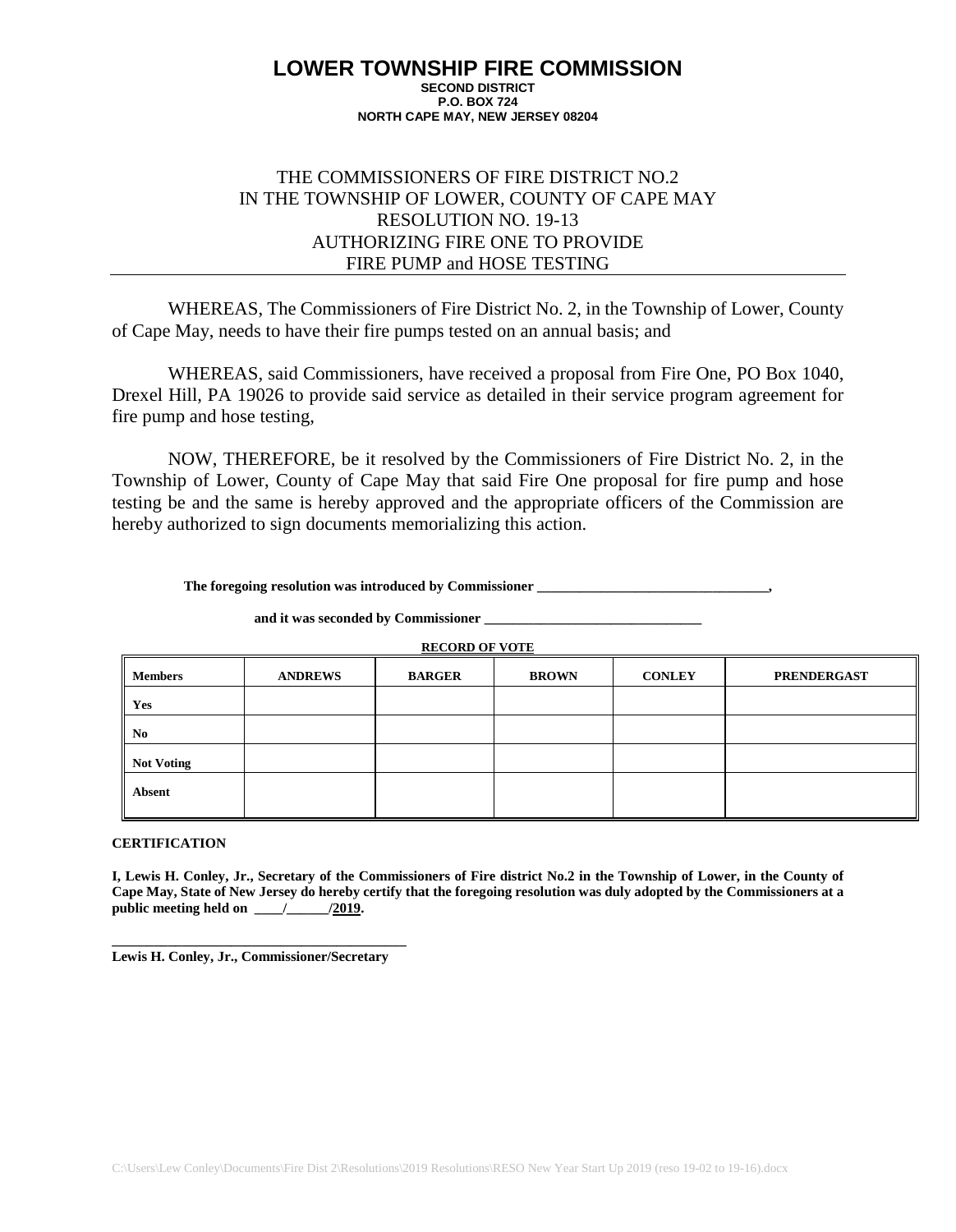## THE COMMISSIONERS OF FIRE DISTRICT NO.2 IN THE TOWNSHIP OF LOWER, COUNTY OF CAPE MAY RESOLUTION NO. 19-14 AUTHORIZING POLAR BEAR MECHANICAL SERVICES, INC TO PROVIDE REFRIGERATION MAINTENANCE SERVICES AT THE FIREHOUSE

WHEREAS, The Commissioners of Fire District No. 2, in the Township of Lower, County of Cape May, need to have their refrigeration units professionally cleaned and maintained.

WHEREAS, said Commissioners, have received a proposal from Polar Bear Mechanical Services, Inc. to provide said service as detailed in their proposal letter,

NOW, THEREFORE, be it resolved by the Commissioners of Fire District No. 2, in the Township of Lower, County of Cape May that said Proposal of Polar Bear Mechanical Services, Inc. be and the same is hereby approved and the appropriate officers of the Commission are hereby authorized to sign documents memorializing this action.

The foregoing resolution was introduced by Commissioner

**RECORD OF VOTE**

and it was seconded by Commissioner

| <b>Members</b>         | <b>ANDREWS</b> | <b>BARGER</b> | <b>BROWN</b> | <b>CONLEY</b> | <b>PRENDERGAST</b> |
|------------------------|----------------|---------------|--------------|---------------|--------------------|
| Yes                    |                |               |              |               |                    |
| II<br>No               |                |               |              |               |                    |
| Ш<br><b>Not Voting</b> |                |               |              |               |                    |
| Absent                 |                |               |              |               |                    |

**CERTIFICATION**

**I, Lewis H. Conley, Jr., Secretary of the Commissioners of Fire district No.2 in the Township of Lower, in the County of Cape May, State of New Jersey do hereby certify that the foregoing resolution was duly adopted by the Commissioners at a**  public meeting held on \_\_\_\_\_/\_\_\_\_\_\_\_\_\_/2019.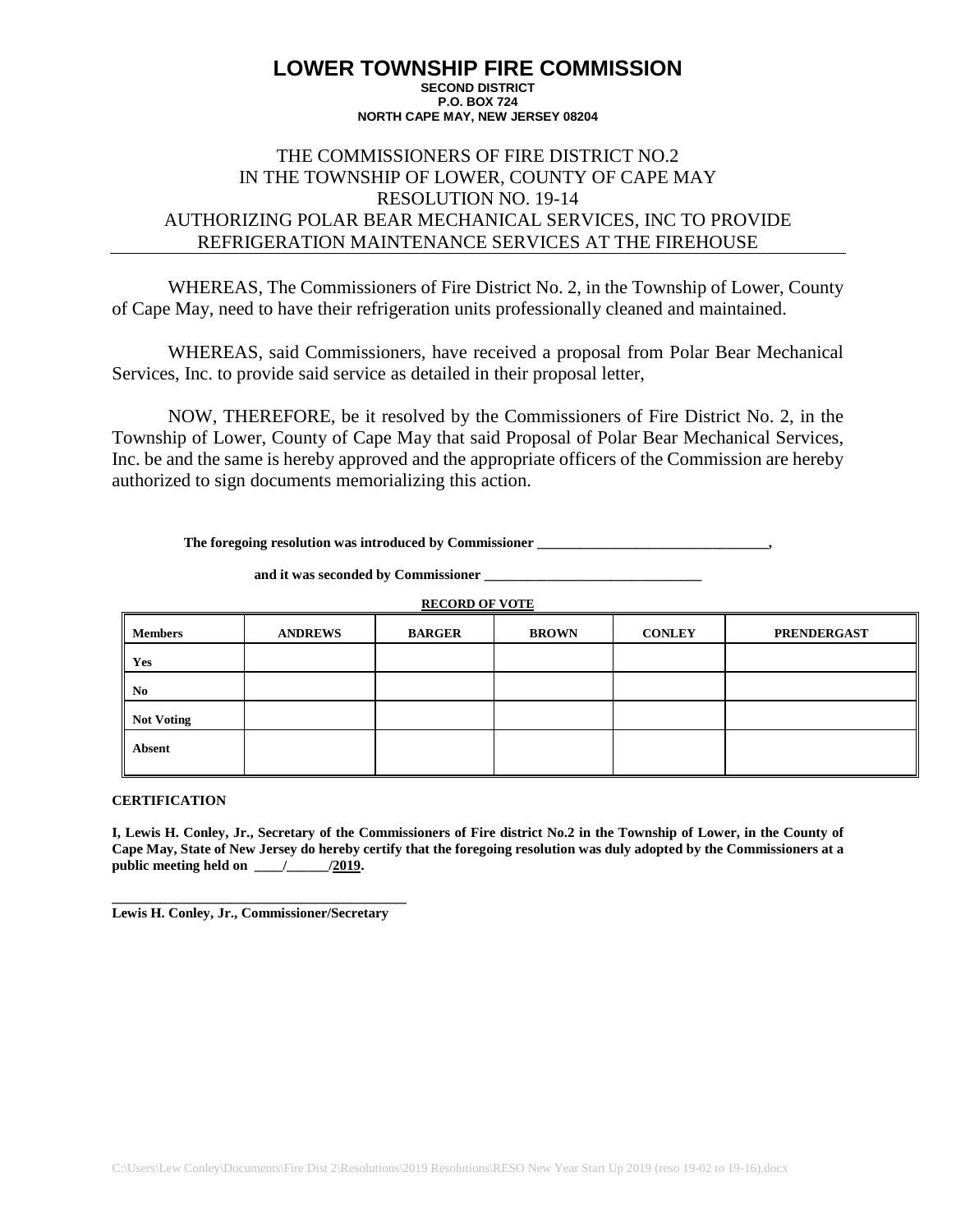## THE COMMISSIONERS OF FIRE DISTRICT NO.2 IN THE TOWNSHIP OF LOWER, COUNTY OF CAPE MAY RESOLUTION NO. 19-15 AUTHORIZING VECTOR SECURITY, INC. TO PROVIDE FIRE & SECURITY ALARM MAINTENANCE AT THE FIREHOUSE

WHEREAS, The Commissioners of Fire District No. 2, in the Township of Lower, County of Cape May, needs to have fire and security alarms maintenance at the firehouse professionally maintained.

WHEREAS, said Commissioners, have received a proposal from Vector Security, Inc. in Cape May Court House, NJ to provide said service as detailed in their proposal letter,

NOW, THEREFORE, be it resolved by the Commissioners of Fire District No. 2, in the Township of Lower, County of Cape May that said Proposal of Vector Security, Inc. be and the same is hereby approved and the appropriate officers of the Commission are hereby authorized to sign documents memorializing this action.

**The foregoing resolution was introduced by Commissioner \_\_\_\_\_\_\_\_\_\_\_\_\_\_\_\_\_\_\_\_\_\_\_\_\_\_\_\_\_\_\_\_\_,**

and it was seconded by Commissioner

**RECORD OF VOTE**

| <b>Members</b>         | <b>ANDREWS</b> | <b>BARGER</b> | <b>BROWN</b> | <b>CONLEY</b> | <b>PRENDERGAST</b> |
|------------------------|----------------|---------------|--------------|---------------|--------------------|
| Yes                    |                |               |              |               |                    |
| I<br>No                |                |               |              |               |                    |
| <b>Not Voting</b><br>Ш |                |               |              |               |                    |
| Absent                 |                |               |              |               |                    |

### **CERTIFICATION**

**I, Lewis H. Conley, Jr., Secretary of the Commissioners of Fire district No.2 in the Township of Lower, in the County of Cape May, State of New Jersey do hereby certify that the foregoing resolution was duly adopted by the Commissioners at a public meeting held on \_\_\_\_/\_\_\_\_\_\_/2019.**